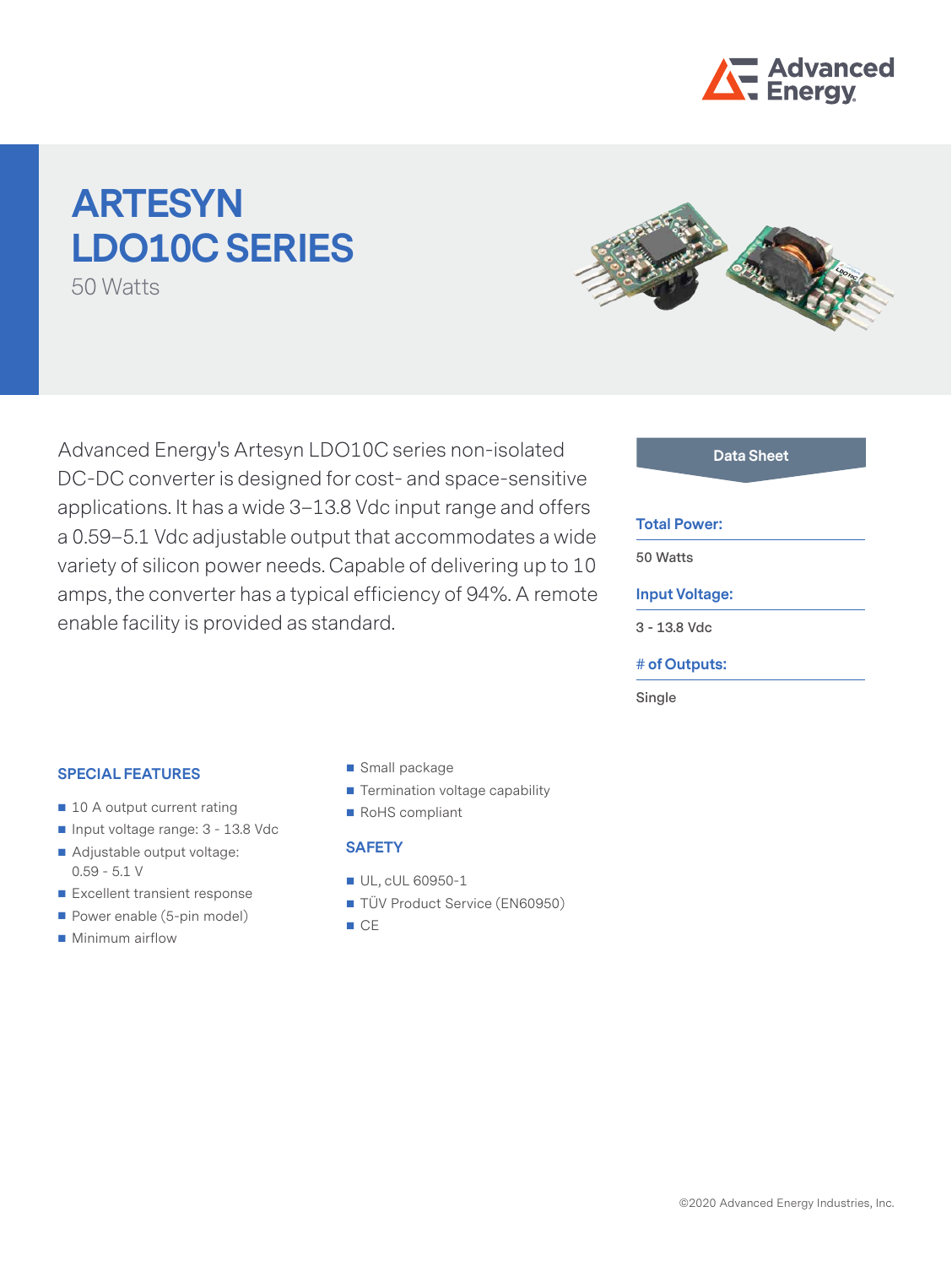# **ELECTRICAL SPECIFICATIONS**

| Input                              |                                                                                    |                                      |  |  |
|------------------------------------|------------------------------------------------------------------------------------|--------------------------------------|--|--|
| Input voltage range                |                                                                                    | $3 - 13.8$ Vdc                       |  |  |
| Input current                      | Minimum load<br>Remote OFF                                                         | 50 mA<br>5 <sub>mA</sub>             |  |  |
| Input current (max.)               | See Note 3                                                                         | 10 A @ lo max.                       |  |  |
| Start-up time                      | Power up<br>Remote ON/OFF                                                          | 3 ms<br>2 <sub>ms</sub>              |  |  |
| Output                             |                                                                                    |                                      |  |  |
| Output voltage                     | See Note 5                                                                         | $0.59 - 5.1 V$                       |  |  |
| Output setpoint accuracy           | 0.1% trim resistors                                                                | ±1.0%                                |  |  |
| Line regulation                    | Low line to high line                                                              | ±0.2%                                |  |  |
| Load regulation                    | Full load to min. load                                                             | ±0.5%                                |  |  |
| Min./max.load                      |                                                                                    | 0 A/10 A                             |  |  |
| Overshoot                          | At turn-on                                                                         | 0.5% max.                            |  |  |
| Undershoot                         | At turn-off                                                                        | 100 mV max.                          |  |  |
| Ripple and noise<br>5 Hz to 20 MHz | See Note 1                                                                         | 20 mV<br>Vin = $5$ V, Vout = $2.5$ V |  |  |
| Transient response                 | See Note 1, 2<br>130 mV max. deviation 15 µs recovery to within<br>regulation band |                                      |  |  |
| General                            |                                                                                    |                                      |  |  |
| Efficiency (high input)            | Vin = $5$ V, Vo = $2.5$ V, Io = $6$ A                                              | 91%                                  |  |  |
| Switching frequency                | Fixed                                                                              | 620 kHz                              |  |  |
| Material flammability              | UL94V-0                                                                            |                                      |  |  |
| Weight                             |                                                                                    | 1.899 g (0.067 oz.)                  |  |  |
| <b>MTBF</b>                        | 12 V @ 40 °C, 100% load<br>>8,222,210 hours<br>Bellcore 332                        |                                      |  |  |
| Coplanarity                        | Surface mount models<br>150 µm                                                     |                                      |  |  |

# **Environmental Specifications**

| Thermal performance            | $-40$ °C to $+85$ °C<br>Operating ambient temperature      |  |  |  |
|--------------------------------|------------------------------------------------------------|--|--|--|
| See Note 5                     | $-40$ °C to $+125$ °C<br>Non-operating ambient temperature |  |  |  |
| Protection                     |                                                            |  |  |  |
| Short-circuit                  | Hiccup, non-latching                                       |  |  |  |
| Recommended System Capacitance |                                                            |  |  |  |
| Input                          | See Note 6<br>$0 \mu F$                                    |  |  |  |
| Output                         | See Note 7<br>$0 \mu F$                                    |  |  |  |

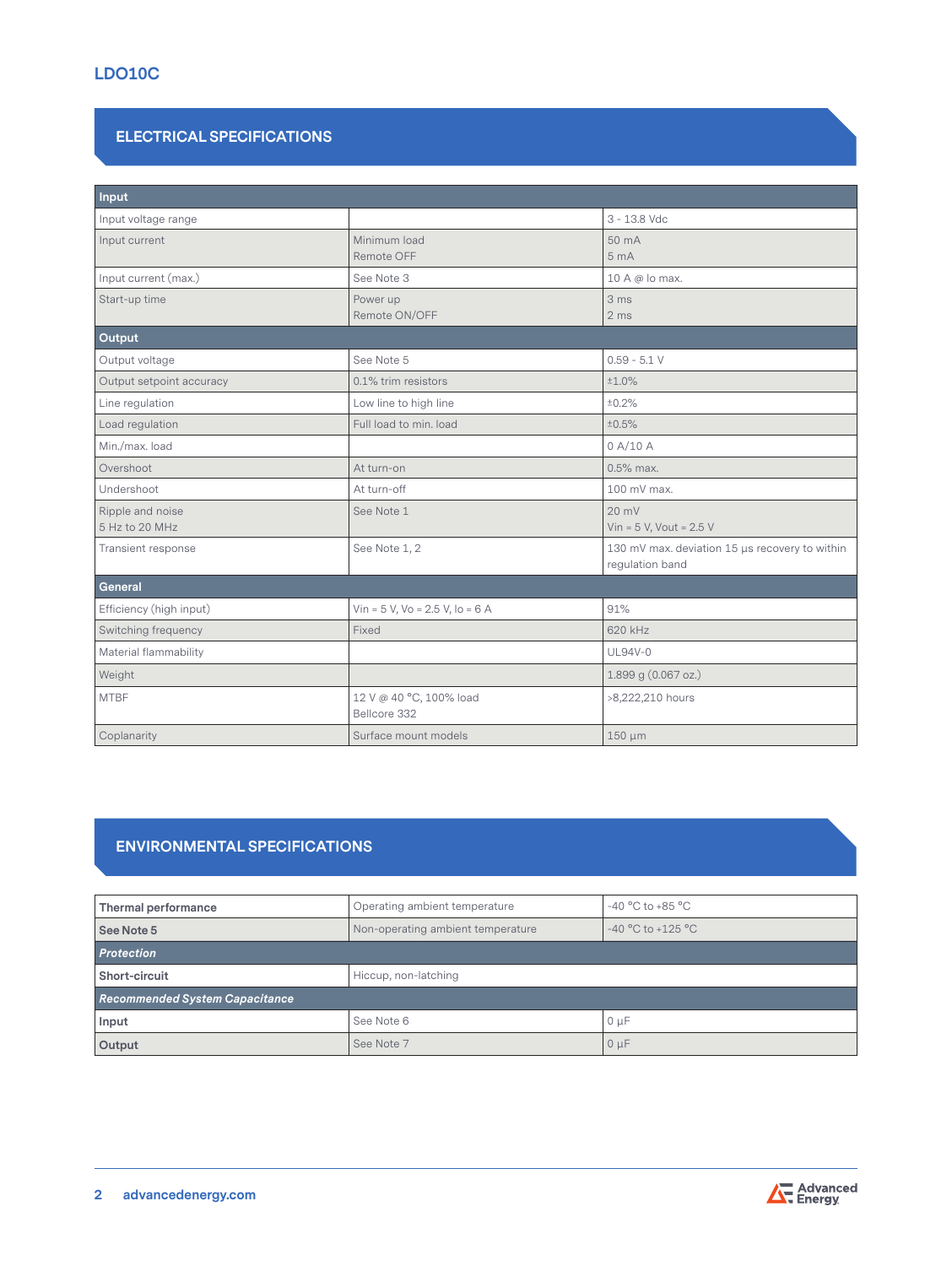# **LDO10C**

# **ORDERING INFORMATION**

| <b>Model</b>      | <b>Output Power</b> | Input          | Output         | <b>Output Current</b> | <b>Output Current</b> | <b>Efficiency</b><br>(Typical) | Regulation |       |
|-------------------|---------------------|----------------|----------------|-----------------------|-----------------------|--------------------------------|------------|-------|
| Number $(3,5)$    | (Max.)              | Voltage        | Voltage        | (Min.)                | (Max.)                |                                | Line       | Load  |
| LDO10C-005W05-VJ  | 50 W                | 3 - 13.8 Vdc   | $0.59 - 5.1 V$ | 0 A                   | 10 A                  | 94%                            | ±0.2%      | ±0.5% |
| LDO10C-005W05-V1J | 50 W                | $3 - 13.8$ Vdc | $0.59 - 5.1 V$ | 0A                    | 10 A                  | 94%                            | ±0.2%      | ±0.5% |
| LDO10C-005W05-HJ  | 50 W                | 3 - 13.8 Vdc   | $0.59 - 5.1 V$ | 0 A                   | 10 A                  | 94%                            | ±0.2%      | ±0.5% |
| LDO10C-005W05-SJ  | 50 W                | $3 - 13.8$ Vdc | $0.59 - 5.1 V$ | 0A                    | 10 A                  | 94%                            | ±0.2%      | ±0.5% |

# **Part Number System with Options**

| <b>Product Family</b>                     | <b>Rated Output</b><br>Current                  | Performance                        | Input Voltage                      | Number of Pins<br>Type of Output                    | Output Voltage                        | <b>Mounting Option</b>                                                | <b>Custom Option</b>                                            | RoHS Compliance                                           |
|-------------------------------------------|-------------------------------------------------|------------------------------------|------------------------------------|-----------------------------------------------------|---------------------------------------|-----------------------------------------------------------------------|-----------------------------------------------------------------|-----------------------------------------------------------|
| <b>LDO</b>                                | <b>10</b>                                       |                                    | 00                                 | 5W                                                  | 05                                    |                                                                       |                                                                 |                                                           |
| <b>Product Family</b><br>LDO = LDO Series | <b>Rated Output</b><br>Current<br>$10 = 10$ Amp | Performance<br>C=Cost<br>Optimized | Input Voltage<br>$00 = 3 - 13.8 V$ | Type of Output<br>$5 W = 5$ Pins and<br>Wide Output | Output Voltage<br>$05 = 0.59 - 5.1 V$ | <b>Mounting Option</b><br>V = Vertical<br>H = Horizontal<br>$S = SMT$ | <b>Custom Option</b><br>⊥ = Vertical,<br>$0.199"$ pin<br>length | RoHS Compliance<br>$J = Pb$ free (RoHS)<br>6/6 compliant) |

# **Output Voltage Adjustment of the LDO10C Series**

The ultra-wide output voltage trim range offers major advantages to users who select the LDO10C series. It is no longer necessary to purchase a variety of modules in order to cover different output voltages. The output voltage can be trimmed in a range of 0.59 - 5.1 Vdc. When the LDO10C converter leaves the factory, the output has been adjusted to the default voltage of 0.59 V.

#### **Notes**:

- 1. Measured as per recommended system capacitance. See Application Note 186.
- 2. di/dt = 10 A/µs, Vin = Nom, Tc = 25 °C, load change = 0.50 lo to full lo and full lo to 0.50.
- 3. External input fusing is recommended.
- 4. Additional part numbers may be available with different output voltages.
- 5. Airflow dependent, 100 LFM minimum required.
- 6. No capacitors needed for ripple current stability.
- 7. No capacitors needed for stability.
- 8. NOTICE: the input voltage must be greater than the programmed output voltage. The max duty cycle is 95%. These non-isolated dc-dc modules are buck converters.



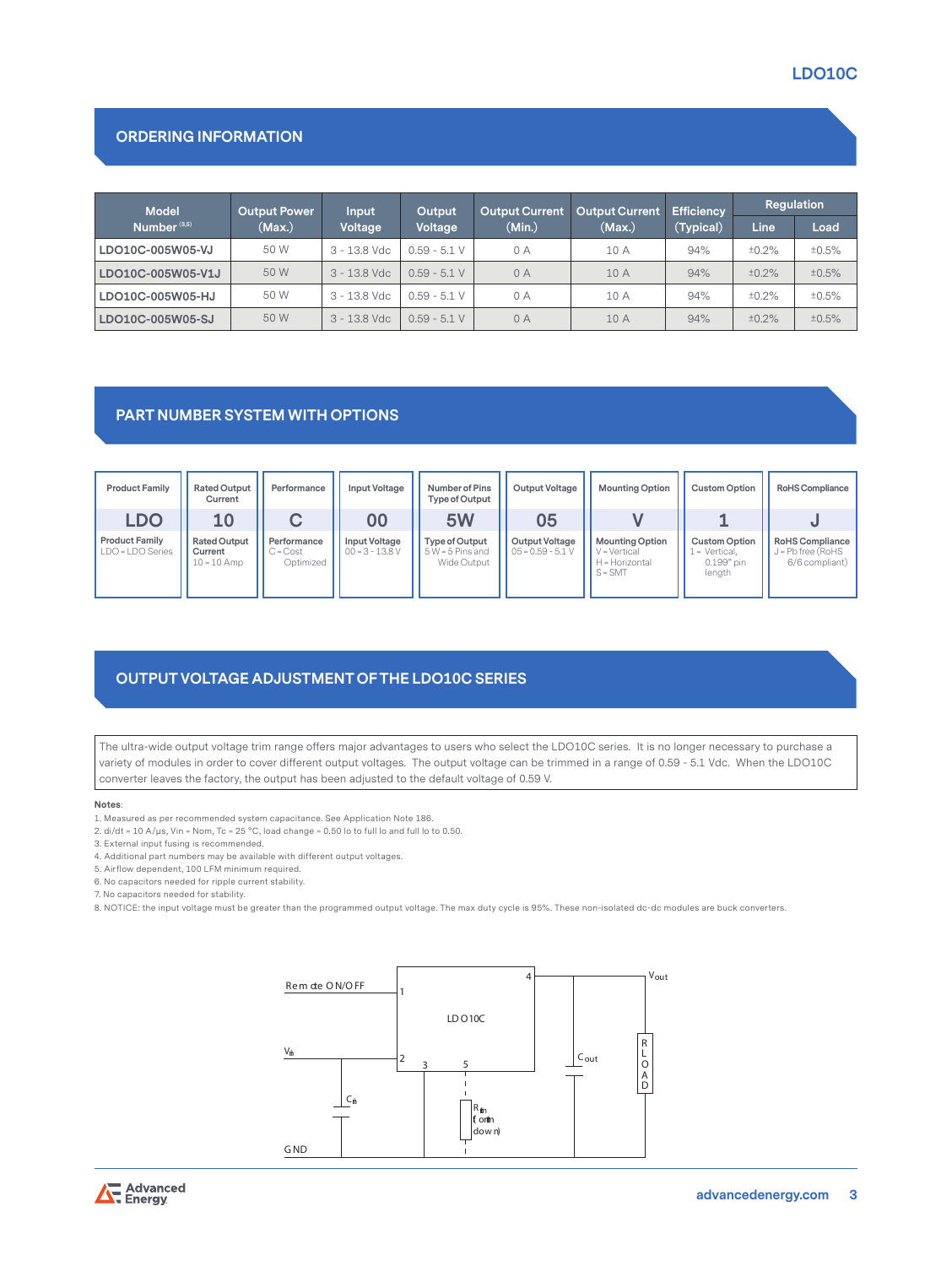# **Mechanical Drawings**

# **Vertical Mount (Model LDO10C-005W05-VJ)**

Dimensions in inches (mm). Tolerances (unless otherwise specified) 2 Places ±0.030 (±0.76) 3 Places ±0.010 (±0.25)

| <b>Pin Assignments</b> |                    |  |
|------------------------|--------------------|--|
|                        | Pin No.   Function |  |
| $\mathbf{1}$           | Enable             |  |
| $\overline{2}$         | Vin                |  |
| 3                      | Common/RTN         |  |
| 4                      | Vout               |  |
| 5                      | Trim               |  |



# **Vertical Mount (Model LDO10C-005W05-V1J)**

Dimensions in inches (mm). Tolerances (unless otherwise specified) 2 Places ±0.030 (±0.76) 3 Places ±0.010 (±0.25)

| <b>Pin Assignments</b> |                    |  |
|------------------------|--------------------|--|
|                        | Pin No.   Function |  |
| $\mathbf{1}$           | Enable             |  |
| $\overline{2}$         | Vin                |  |
| 3                      | Common/RTN         |  |
| 4                      | Vout               |  |
| 5                      | Trim               |  |





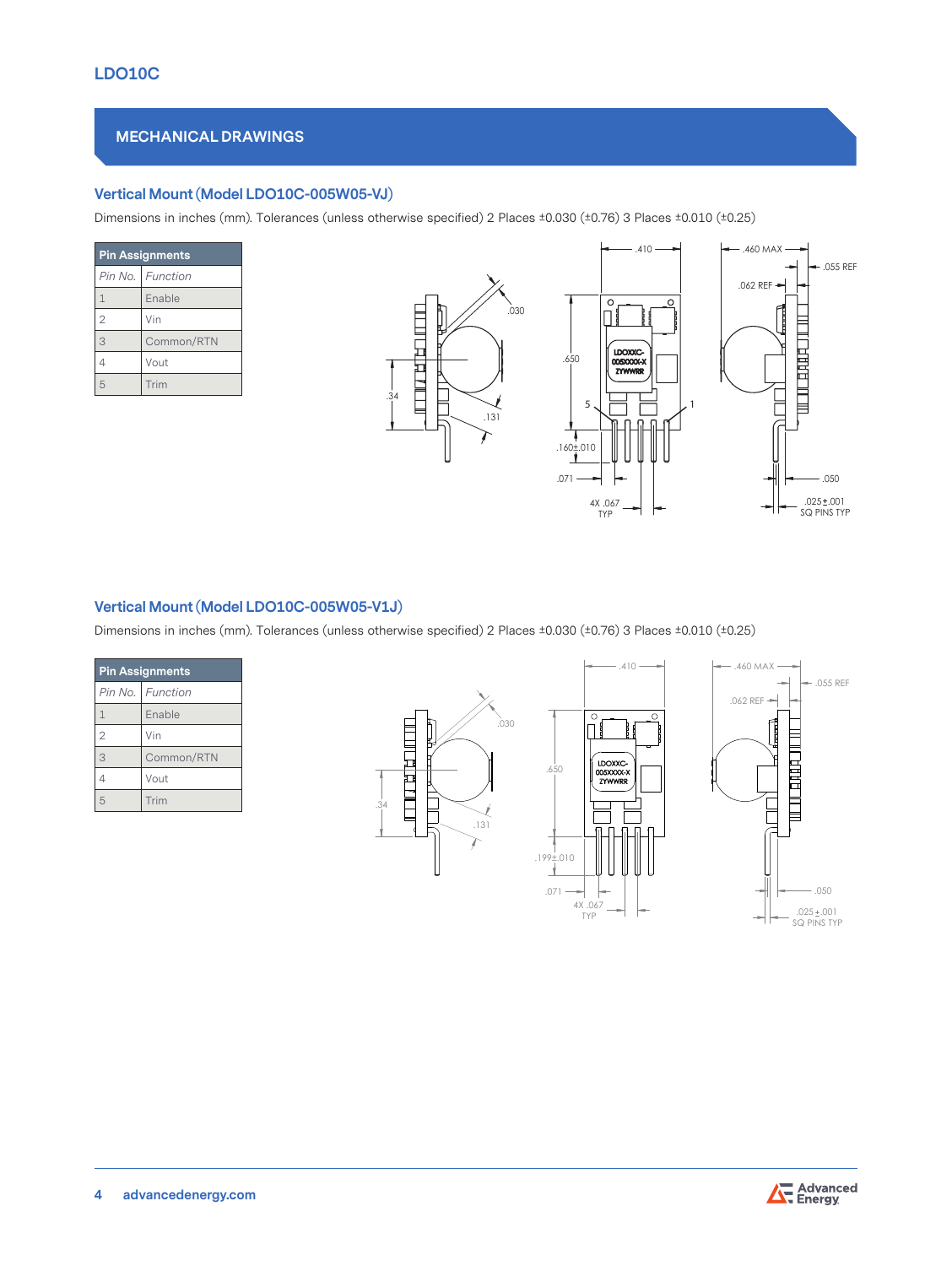# **Mechanical Drawings (continued)**

# **Horizontal Mount (Model LDO10C-005W05-HJ)**

Dimensions in inches (mm). Tolerances (unless otherwise specified) 2 Places ±0.030 (±0.76) 3 Places ±0.010 (±0.25)

| <b>Pin Assignments</b> |            |  |
|------------------------|------------|--|
| Pin No.                | Function   |  |
| $\mathbf{1}$           | Enable     |  |
| $\overline{2}$         | Vin        |  |
| 3                      | Common/RTN |  |
| 4                      | Vout       |  |
| 5                      | Trim       |  |
| 6                      | Mech Pin   |  |



# **Surface Mount (Model LDO10C-005W05-SJ)**

Dimensions in inches (mm). Tolerances (unless otherwise specified) 2 Places ±0.030 (±0.76) 3 Places ±0.010 (±0.25)

| <b>Pin Assignments</b> |                    |  |
|------------------------|--------------------|--|
|                        | Pin No.   Function |  |
| $\mathbf{1}$           | Enable             |  |
| $\overline{2}$         | Vin                |  |
| 3                      | Common/RTN         |  |
| $\overline{4}$         | Vout               |  |
| 5                      | Trim               |  |
| 6                      | Mech Pin           |  |
| 7                      | Mech Pin           |  |